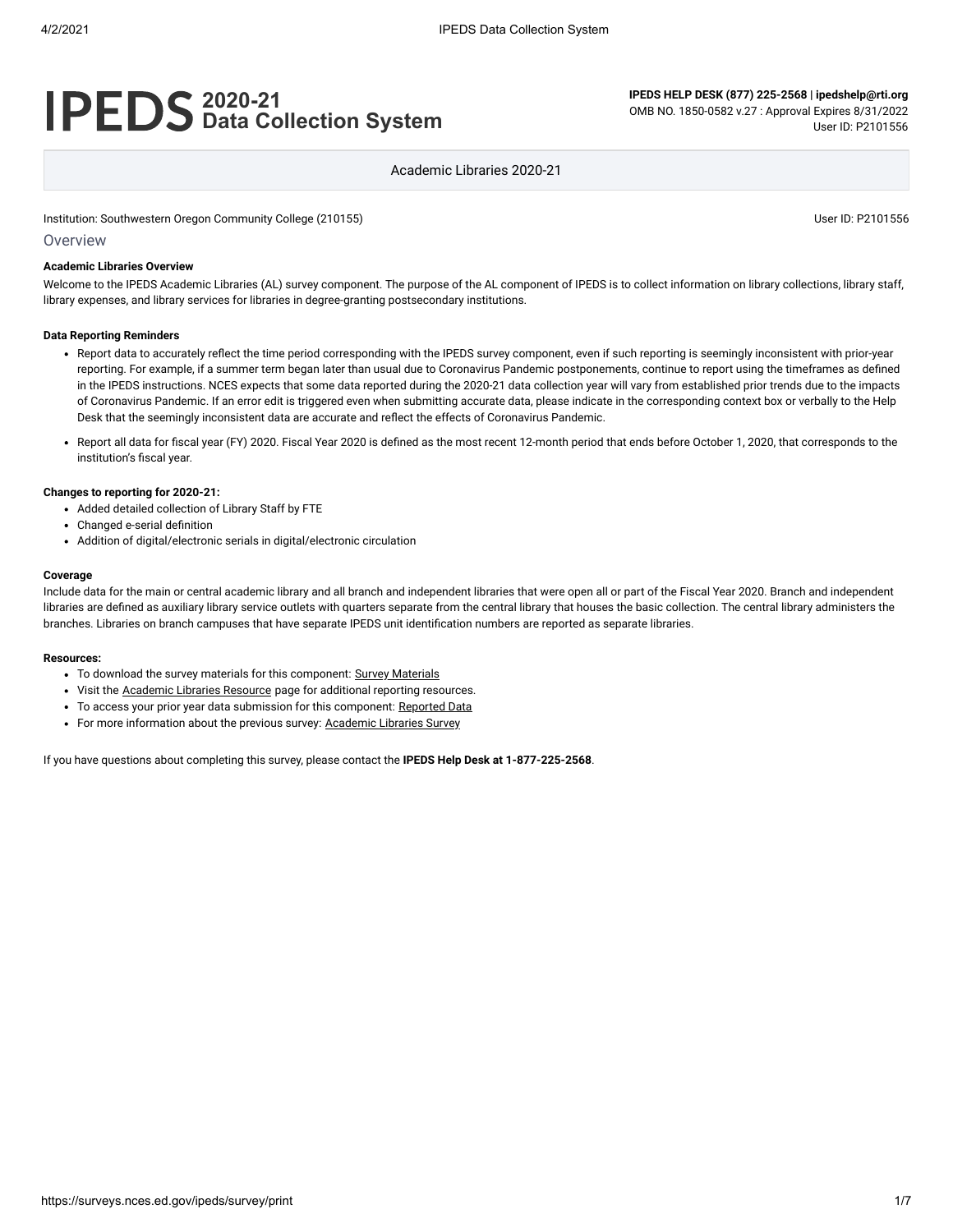## Screening Questions

## **Were your annual total [library expenses](javascript:openglossary(1040)) (including staff salaries and wages) for Fiscal Year 2020:**

C Less than \$100,000 Creater than or equal to \$100,000

### **Is the [library collection](javascript:openglossary(932)) entirely electronic?**

 $\odot$ 

No Yes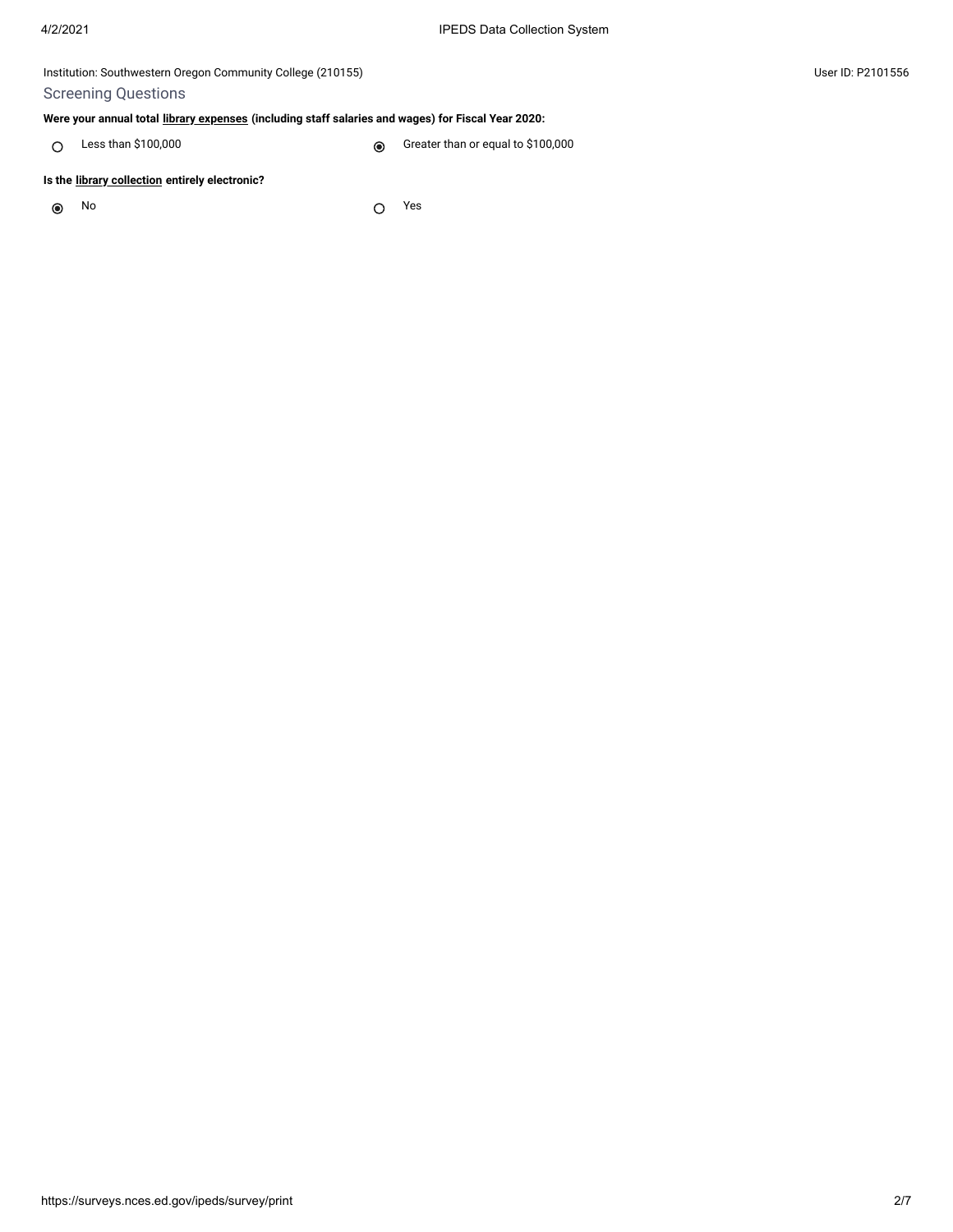### Library Collections/Circulation, Interlibrary Loan Services, and Library Staff

## **Section I: For all degree-granting institutions with library expenses >0 and/or access to a library collection**

NOTE - This section of the survey collects data on selected types of material. It does not cover all materials. Report the total number of each category held at the END of Fiscal Year 2020.

|                              | Physical |                             | Digital/Electronic |                      | Total   |
|------------------------------|----------|-----------------------------|--------------------|----------------------|---------|
| <b>Library Collections</b>   |          | <b>Prior Year</b><br>Amount |                    | Prior Year<br>Amount |         |
| <b>Books</b>                 | 26,633   | 27,542                      | 224,190            | 255,099              |         |
| Databases                    |          |                             | 124                | 121                  |         |
| Media                        | 2,769    | 2,727                       |                    | $\mathbf 0$          |         |
| Serials                      | 31       | 38                          |                    | $\mathbf 0$          |         |
| <b>Total</b>                 | 29,433   | 30,307                      | 224,314            | 255,220              | 253,747 |
|                              |          |                             |                    |                      |         |
| <b>O</b> Library Circulation | 5,837    | 6,397                       | 984                | 972                  | 6,821   |

#### **Does your institution have [Interlibrary Loan Services](javascript:openglossary(1025)) ?**

O No

|  | ۰.<br>۰, |
|--|----------|
|--|----------|

| <b>Interlibrary Loan Services</b>                                  | Number | <b>Prior Year Amount</b> |
|--------------------------------------------------------------------|--------|--------------------------|
| Total interlibrary loans and documents provided to other libraries | 146    |                          |
| Total interlibrary loans and documents received                    | 81     |                          |

### **Does your institution have Library Staff?**

### O No

# Yes

| Library Staff                                    | Number of FTEs |
|--------------------------------------------------|----------------|
| Librarians                                       | 1.00           |
| <b>Other Professional Staff</b>                  | 0.00           |
| All Other Paid Staff (Except Student Assistants) | 2.00           |
| <b>Student Assistants</b>                        | 3.00           |
| <b>Total</b>                                     | 6.00           |

You may use the box below to provide additional context for the data you have reported above.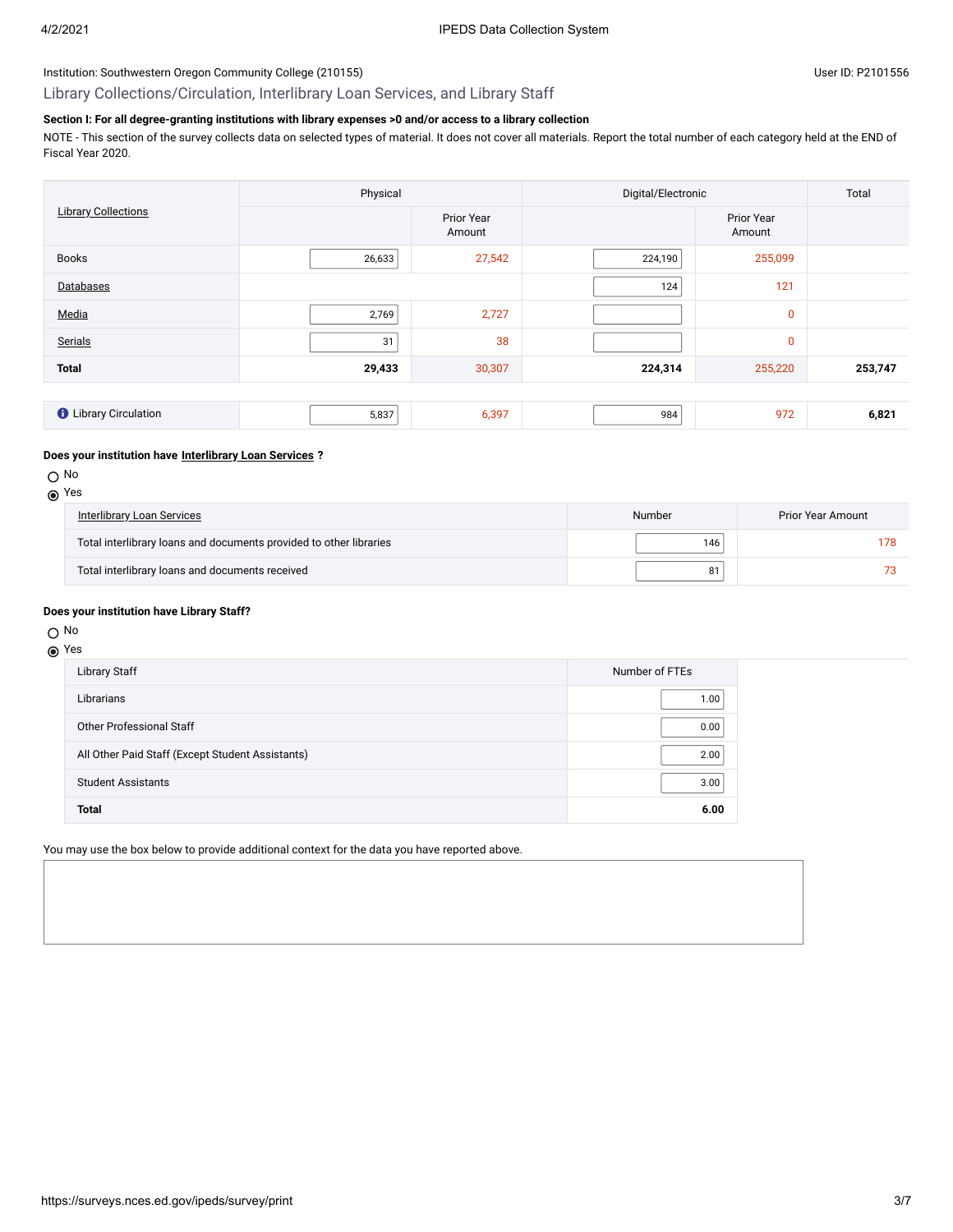#### **Section II: For degree-granting institutions with library expenses >= \$100,000**

Library [expenses](javascript:openglossary(1040)) should be reported for the most recent 12-month period that corresponds to your institution's fiscal year that ends before October 1, 2020.

|                                                                                                            |                              |               | <b>Prior Year Amount</b> |
|------------------------------------------------------------------------------------------------------------|------------------------------|---------------|--------------------------|
| <b>O</b> Indicate the number of branch and independent libraries<br>(exclude the main or central library). |                              | 0             | $\mathbf{0}$             |
|                                                                                                            |                              |               |                          |
| <b>O</b> Expenses                                                                                          |                              | <b>Amount</b> |                          |
| Total salaries and wages for the library staff                                                             |                              | 136,945       | 135,803                  |
|                                                                                                            |                              |               |                          |
| Are staff fringe benefits paid out of the library budget?                                                  |                              |               |                          |
| No<br>$\circ$                                                                                              |                              |               |                          |
| Yes<br>$\circledcirc$                                                                                      | <b>Total Fringe benefits</b> | 67,103        | 66,543                   |
| Materials/services expenses                                                                                |                              |               |                          |
| One-time purchases of books, serial back-files, and other materials                                        |                              | 22,600        |                          |
| Ongoing commitments to subscriptions                                                                       |                              | 0             |                          |
| All other materials/services costs                                                                         |                              | 45,000        |                          |
| <b>Total materials/services expenses</b>                                                                   |                              | 67,600        | 71,900                   |
| Operations and maintenance expenses                                                                        |                              |               |                          |
| <b>Preservation services</b>                                                                               |                              | 0             |                          |
| All other operations and maintenance expenses                                                              |                              | 13,000        |                          |
| Total operations and maintenance expenses                                                                  |                              | 13,000        | 10,700                   |
|                                                                                                            |                              |               |                          |
| <b>Total Expenses</b>                                                                                      |                              | 284,648       | 284,946                  |
| <b>Total Expenses (minus Fringe Benefits)</b>                                                              |                              | 217,545       | 218,403                  |

You may use the space below to provide context for the data you've reported above.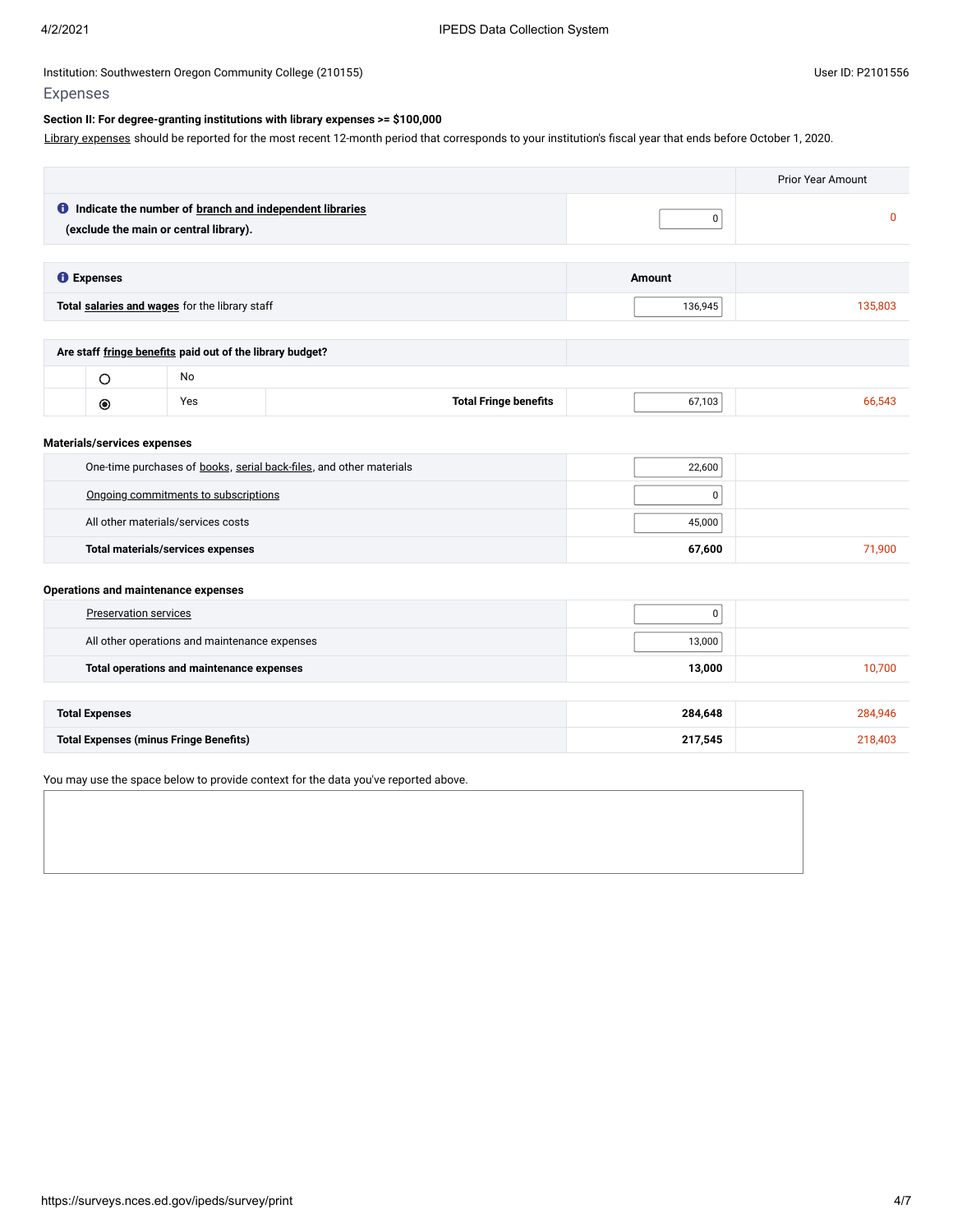# Prepared by

#### **Prepared by**

Reporting Reminders:

- The name of the preparer is being collected so that we can follow up with the appropriate person in the event that there are questions concerning the data.
- The Keyholder will be copied on all email correspondence to other preparers.
- The time it took to prepare this component is being collected so that we can continue to improve our estimate of the reporting burden associated with IPEDS.
- Please include in your estimate the time it took for you to review instructions, query and search data sources, complete and review the component, and submit the data through the Data Collection System.
- Thank you for your assistance.

|        | This survey component was prepared by: |           |                          |                   |
|--------|----------------------------------------|-----------|--------------------------|-------------------|
|        | Keyholder                              |           | <b>SFA Contact</b>       | <b>HR Contact</b> |
|        | <b>Finance Contact</b>                 | $\bullet$ | Academic Library Contact | Other             |
| Name:  | Noelle Ebert                           |           |                          |                   |
| Email: | Noelle.Ebert@socc.edu                  |           |                          |                   |

| How many staff from your institution only were involved in the data collection and reporting process of this survey component?                                                                                             |  |
|----------------------------------------------------------------------------------------------------------------------------------------------------------------------------------------------------------------------------|--|
| Number of Staff (including yourself)<br>2.00                                                                                                                                                                               |  |
|                                                                                                                                                                                                                            |  |
| How many hours did you and others from your institution only spend on each of the steps below when responding to this survey component?<br>Exclude the hours spent collecting data for state and other reporting purposes. |  |
| Revising Data to Match                                                                                                                                                                                                     |  |

| Staff member  | <b>Collecting Data Needed</b> | Revising Data to Match<br><b>IPEDS Requirements</b> | <b>Entering Data</b> | Revising and Locking Data |
|---------------|-------------------------------|-----------------------------------------------------|----------------------|---------------------------|
| Your office   | 8.00<br>hours                 | hours                                               | hours                | hours                     |
| Other offices | hours                         | hours                                               | hours                | hours                     |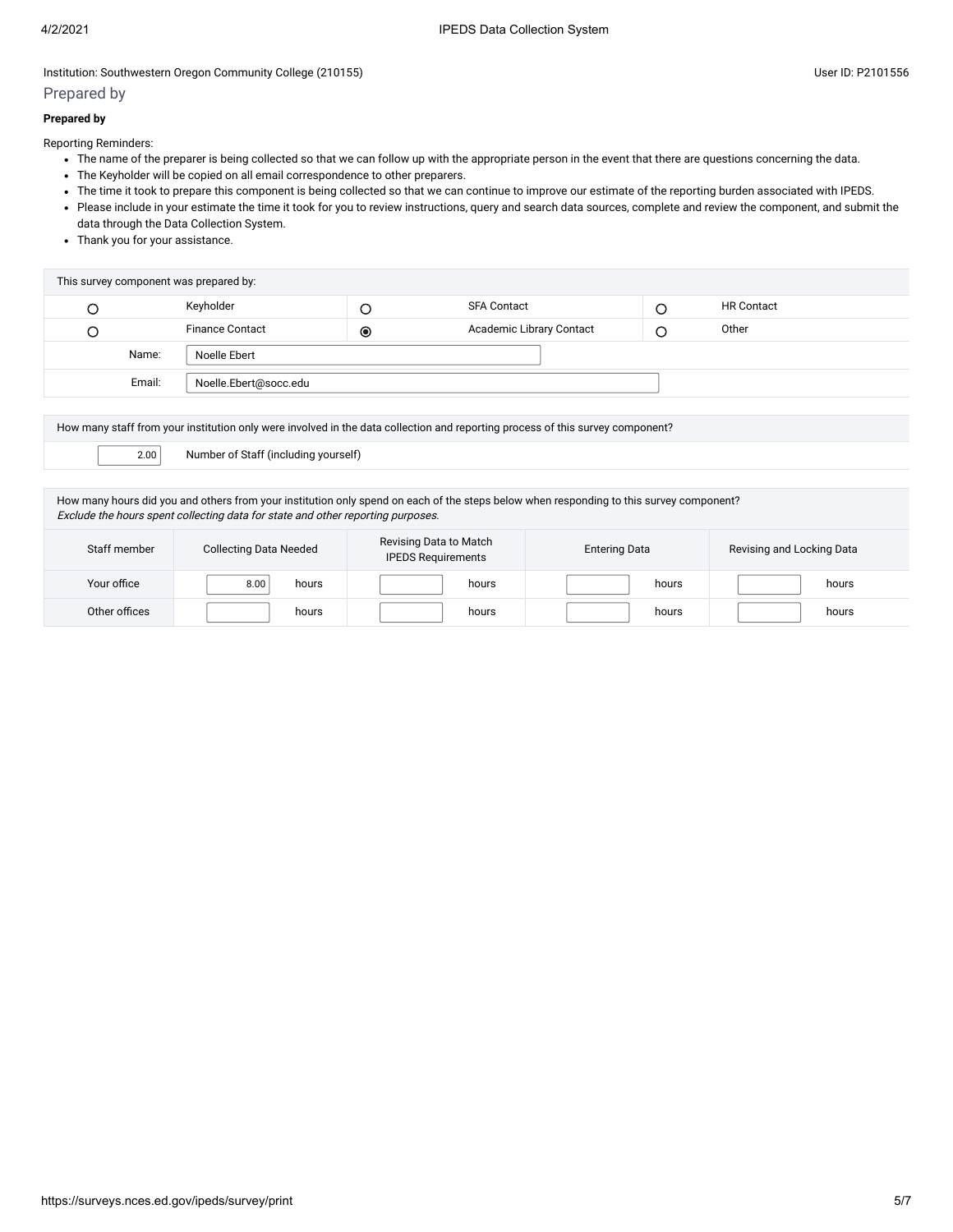## Summary

## **Academic Libraries Component Summary**

IPEDS collects important information regarding your institution. All data reported in IPEDS survey components become available in the IPEDS Data Center and appear as aggregated data in various Department of Education reports. Additionally, some of the reported data appears specifically for your institution through the College Navigator website and is included in your institution's Data Feedback Report (DFR). The purpose of this summary is to provide you an opportunity to view some of the data that, when accepted through the IPEDS quality control process, will appear on the College Navigator website and/or your DFR. College Navigator is updated approximately three months after the data collection period closes and Data Feedback Reports will be available through the Data [Center](https://nces.ed.gov/ipeds/use-the-data) and sent to your institution's CEO in November 2020.

Please review your data for accuracy. If you have questions about the data displayed below after reviewing the data reported on the survey screens, please contact the IPEDS Help Desk at: 1-877-225-2568 or [ipedshelp@rti.org.](mailto:ipedshelp@rti.org)

| <b>Library Collections/Circulation</b> | <b>Physical Collection</b> | <b>Digital/Electronic Collection</b> |
|----------------------------------------|----------------------------|--------------------------------------|
| <b>Books</b>                           | 26,633                     | 224,190                              |
| Databases                              |                            | 124                                  |
| Media                                  | 2.769                      |                                      |
| <b>Serials</b>                         | 31                         |                                      |
| <b>Total Collection</b>                | 29.433                     | 224.314                              |
|                                        |                            |                                      |
| <b>Total Circulation</b>               | 5.837                      | 984                                  |

| <b>Expenses</b>                        | Amount    |
|----------------------------------------|-----------|
| Salaries and wages                     | \$136.945 |
| Fringe benefits                        | \$67,103  |
| Materials/services expenses            | \$67,600  |
| Operations and maintenance<br>expenses | \$13,000  |
| <b>Total expenses</b>                  | \$284.648 |